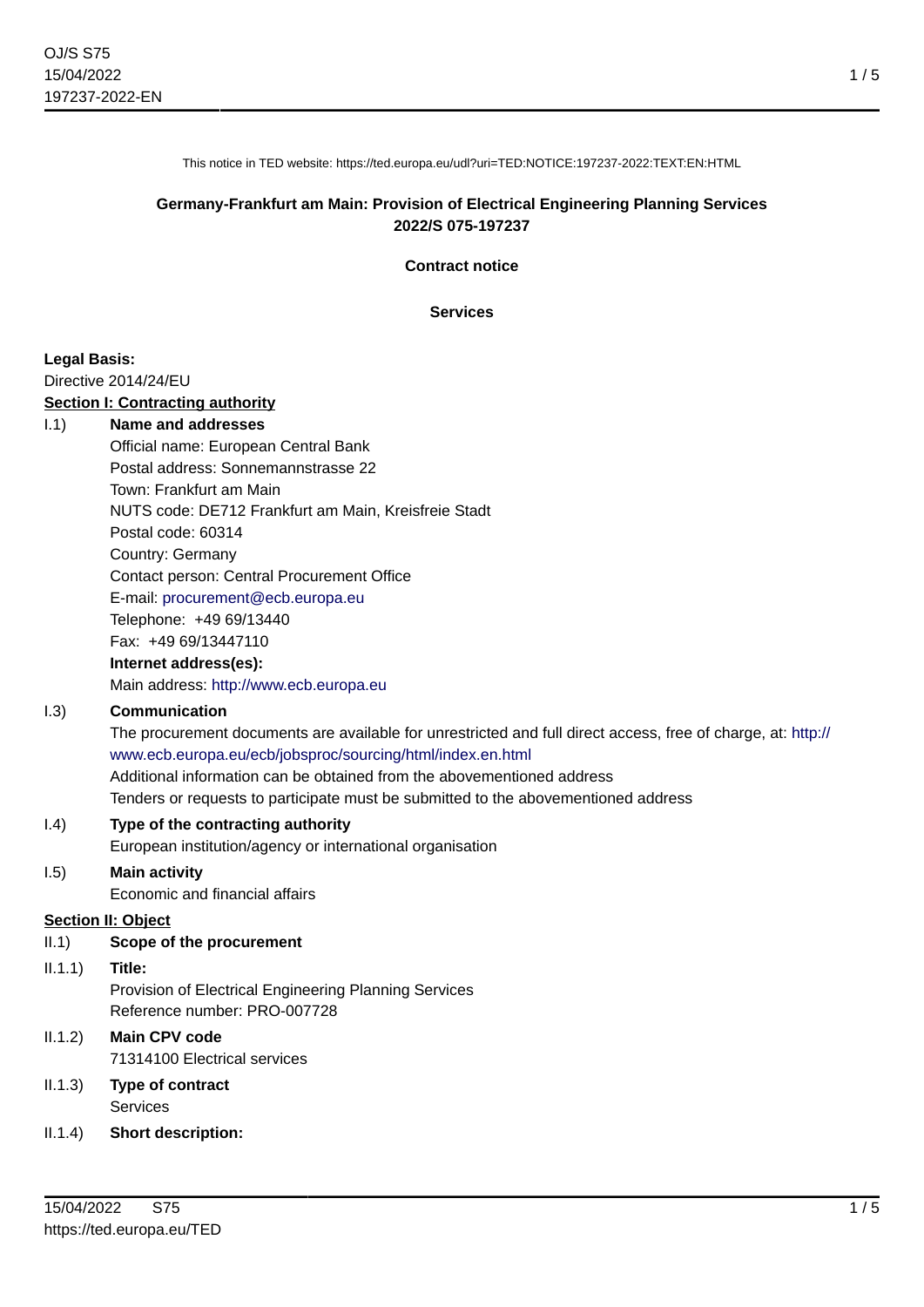The European Central Bank is seeking suitable candidates through this call for applications that will be invited to participate in the negotiated procedure and to submit a tender for the contract on electrical engineering.

### II.1.5) **Estimated total value**

Value excluding VAT: 2 000 000.00 EUR

### II.1.6) **Information about lots**

This contract is divided into lots: no

### II.2) **Description**

# II.2.2) **Additional CPV code(s)**

71300000 Engineering services 71334000 Mechanical and electrical engineering services 71323100 Electrical power systems design services

#### II.2.3) **Place of performance**

NUTS code: DE712 Frankfurt am Main, Kreisfreie Stadt Main site or place of performance: Frankfurt am Main

# II.2.4) **Description of the procurement:**

As building owner of the ECB' main building in the eastern part of Frankfurt as well as tenant of other office buildings in the inner city of Frankfurt and further potential buildings, the ECB plans different projects comprising of the refurbishment under operation and building works.

The ECB requires electrical engineering planning services with regard to all planning phases according to HOAI, including site supervision of construction, renovation, maintenance and building works.

Gem. § 53 (2) HOAI:

— ALG4. power distribution (Starkstromanlagen);

— ALG5. fire alarm systems and passive IT networks (Fernmelde- und Informationstechnische Anlagen);

— ALG6. lifts (Förderanlagen).

The construction works will be executed in the existing building stock without disturbing the core business of the ECB and might be carried out outside office hours (incl. overnight and on weekends).

Several tasks and projects might be planned and executed in parallel.

The scope for planning services according to HOAI will be commissioned, depending from the entire scope of the task or project with or without the external architect:

The ECB intends to award a framework contract for these services with a duration of four years with an envisaged starting date in Q3/2022.

The project and working language will be mainly in German, in order to both comply with the local statutory approval process and work with the as-built documentation.

# II.2.5) **Award criteria**

Price is not the only award criterion and all criteria are stated only in the procurement documents

# II.2.6) **Estimated value**

Value excluding VAT: 2 000 000.00 EUR

# II.2.7) **Duration of the contract, framework agreement or dynamic purchasing system** Duration in months: 48

This contract is subject to renewal: no

II.2.9) **Information about the limits on the number of candidates to be invited** Envisaged number of candidates: 5

#### II.2.10) **Information about variants**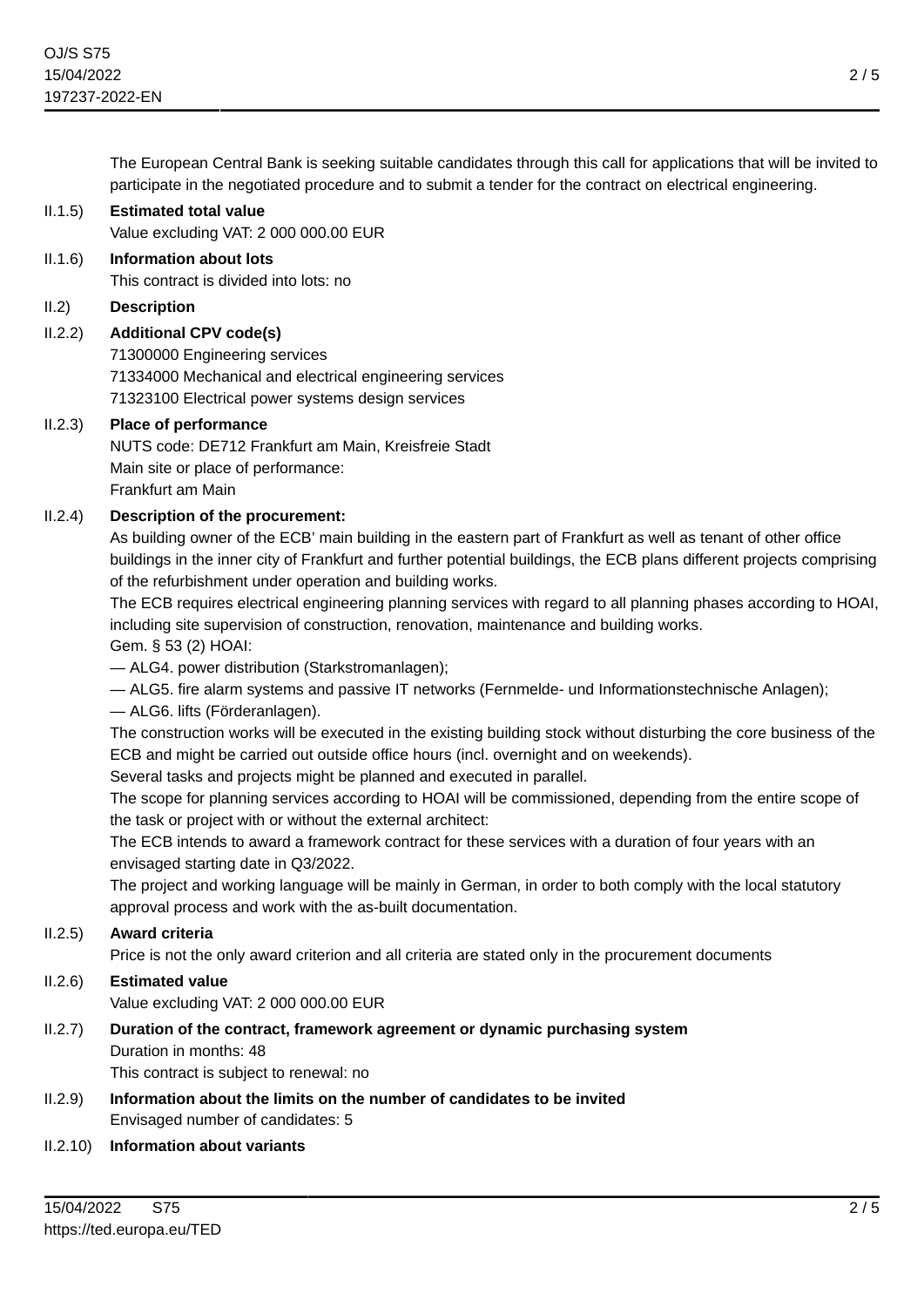3 / 5

|                              | Variants will be accepted: no                                                                                                                                                                                               |
|------------------------------|-----------------------------------------------------------------------------------------------------------------------------------------------------------------------------------------------------------------------------|
| II.2.11)                     | <b>Information about options</b><br>Options: no                                                                                                                                                                             |
| II.2.13)                     | <b>Information about European Union funds</b><br>The procurement is related to a project and/or programme financed by European Union funds: no                                                                              |
| II.2.14)                     | <b>Additional information</b>                                                                                                                                                                                               |
|                              | Section III: Legal, economic, financial and technical information                                                                                                                                                           |
| III.1)                       | <b>Conditions for participation</b>                                                                                                                                                                                         |
| III.1.1)                     | Suitability to pursue the professional activity, including requirements relating to enrolment on<br>professional or trade registers<br>List and brief description of conditions:<br>As stated in the procurement documents. |
| III.1.2)                     | <b>Economic and financial standing</b><br>Selection criteria as stated in the procurement documents                                                                                                                         |
| III.1.3)                     | <b>Technical and professional ability</b><br>Selection criteria as stated in the procurement documents                                                                                                                      |
| III.2)                       | <b>Conditions related to the contract</b>                                                                                                                                                                                   |
| III.2.1)                     | Information about a particular profession<br>Execution of the service is reserved to a particular profession                                                                                                                |
|                              | Reference to the relevant law, regulation or administrative provision:<br>As stated in the procurement documents.                                                                                                           |
| III.2.2)                     | <b>Contract performance conditions:</b>                                                                                                                                                                                     |
|                              | As stated in the procurement documents.                                                                                                                                                                                     |
| III.2.3)                     | Information about staff responsible for the performance of the contract<br>Obligation to indicate the names and professional qualifications of the staff assigned to performing the contract                                |
| <b>Section IV: Procedure</b> |                                                                                                                                                                                                                             |
| IV.1)                        | <b>Description</b>                                                                                                                                                                                                          |
| IV.1.1)                      | Type of procedure<br>Competitive procedure with negotiation                                                                                                                                                                 |
| IV.1.3)                      | Information about a framework agreement or a dynamic purchasing system<br>The procurement involves the establishment of a framework agreement<br>Framework agreement with a single operator                                 |
| IV.1.5)                      | Information about negotiation<br>The contracting authority reserves the right to award the contract on the basis of the initial tenders without<br>conducting negotiations                                                  |
| IV.1.8)                      | Information about the Government Procurement Agreement (GPA)<br>The procurement is covered by the Government Procurement Agreement: yes                                                                                     |
| IV.2)                        | <b>Administrative information</b>                                                                                                                                                                                           |
| IV.2.2)                      | Time limit for receipt of tenders or requests to participate<br>Date: 12/05/2022<br>Local time: 12:00                                                                                                                       |
| IV.2.3)                      | Estimated date of dispatch of invitations to tender or to participate to selected candidates<br>Date: 26/05/2022                                                                                                            |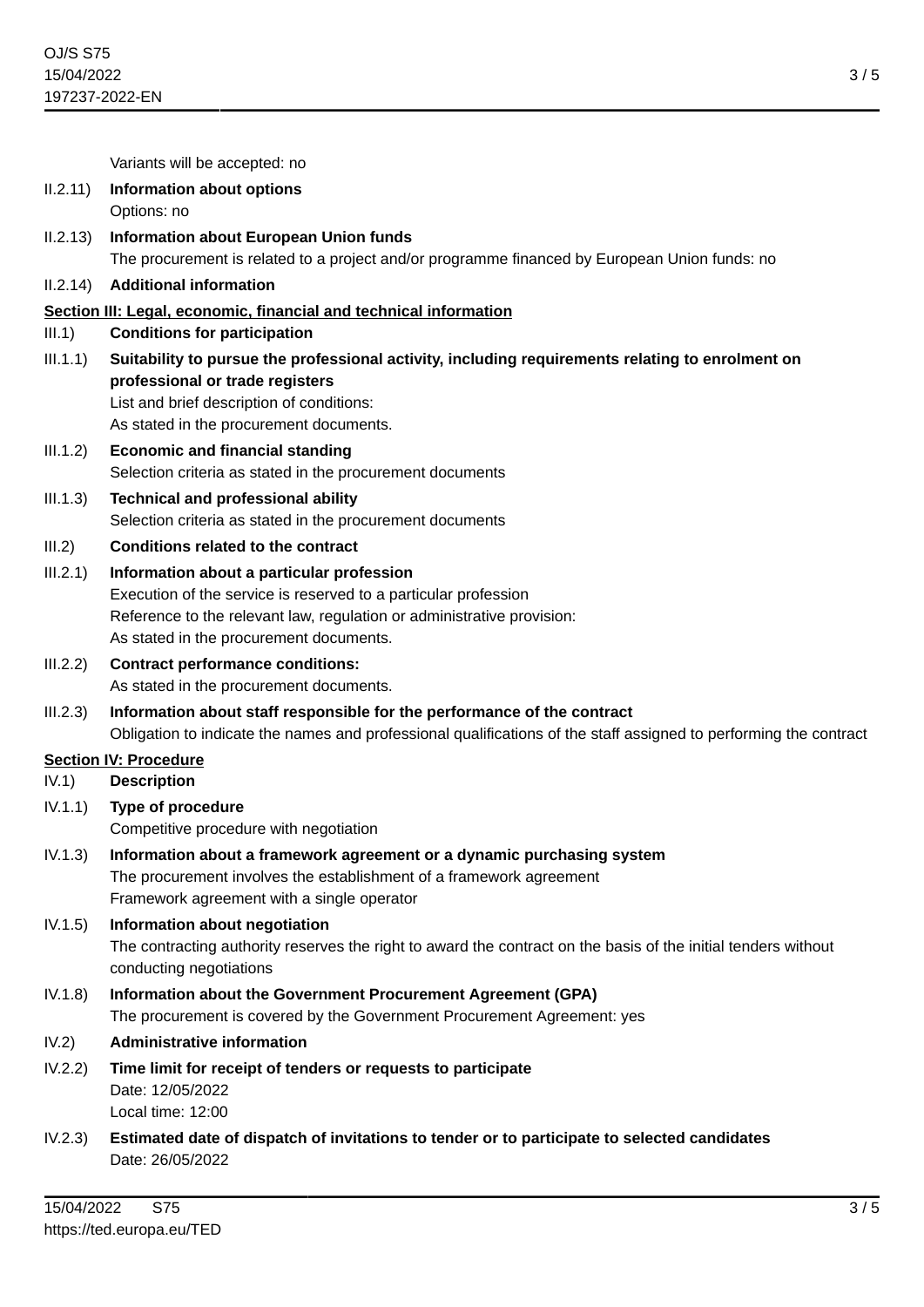- IV.2.4) **Languages in which tenders or requests to participate may be submitted:** German, English
- IV.2.6) **Minimum time frame during which the tenderer must maintain the tender** Duration in months: 6 (from the date stated for receipt of tender)

# **Section VI: Complementary information**

- VI.1) **Information about recurrence** This is a recurrent procurement: no
- VI.2) **Information about electronic workflows** Electronic invoicing will be accepted Electronic payment will be used

#### VI.3) **Additional information:**

This tender procedure is conducted via the ECB's electronic tendering system (e-tendering) which can be accessed via the following internet address:

# [\(http://www.ecb.europa.eu/ecb/jobsproc/sourcing/html/index.en.html\)](http://www.ecb.europa.eu/ecb/jobsproc/sourcing/html/index.en.html)

If you have not used the ECB's electronic tendering system before, you need to register via the above link (click on 'Register'). Subsequently to the registration, you will receive an automated notification with your user credentials to log in (click on 'Login') and to access the tender documentation.

Please note that:

— a registration to the above system is only required once and you can reuse your user credentials in all future procedures of the ECB which are conducted via the above system. Therefore, please keep your user credentials for the future;

— in case you should have participated in previous ECB tender procedure(s) in the past which were conducted via the ECB's prior online system, you nevertheless need to register once to the ECB's electronic tendering system under the above address;

— your mere registration does not constitute an application/tender.

You must submit your application/tender via the ECB's electronic tendering system as further instructed in the application/tender documentation.

The system reference number for the above procurement is: RFX-PT-2022-000016: PRO-007728-R1- El.Engineering Planning

To download the tender documents, log on to the ECB's electronic tendering system with your login and password. Expand the field 'Public Tenders – Upcoming Events'. Click on 'Click to request an invitation to this event' for the above procedure and close the new window which opens. Once the request is completed (this can take a few minutes), the status of the participation request will change to 'Invited' and the RFx documentation will be accessible via the RFx tab. Under the above link you also find user guides for detailed information on how to use the system and contact details for technical support. Should you require technical help when using the system, please contact the ECB's technical support team at [sourcing.support@ecb.europa.eu](mailto:sourcing.support@ecb.europa.eu) by quoting the reference number and the problem experienced. Any other queries relating to this procurement procedure and the content of the procurement documentation shall be submitted as message via the ECB's e-tendering system (under the tab 'Discussion').

The ECB endeavors to answer all queries as quickly as possible but cannot guarantee a minimum time response. The ECB shall not be bound to reply to queries received less than seven calendar days before the time-limit for the submission of tenders.

The tender procedure shall be open on equal terms to all natural or legal persons resident or located in the European Union and to all natural and legal persons resident or located in a country which has ratified the World